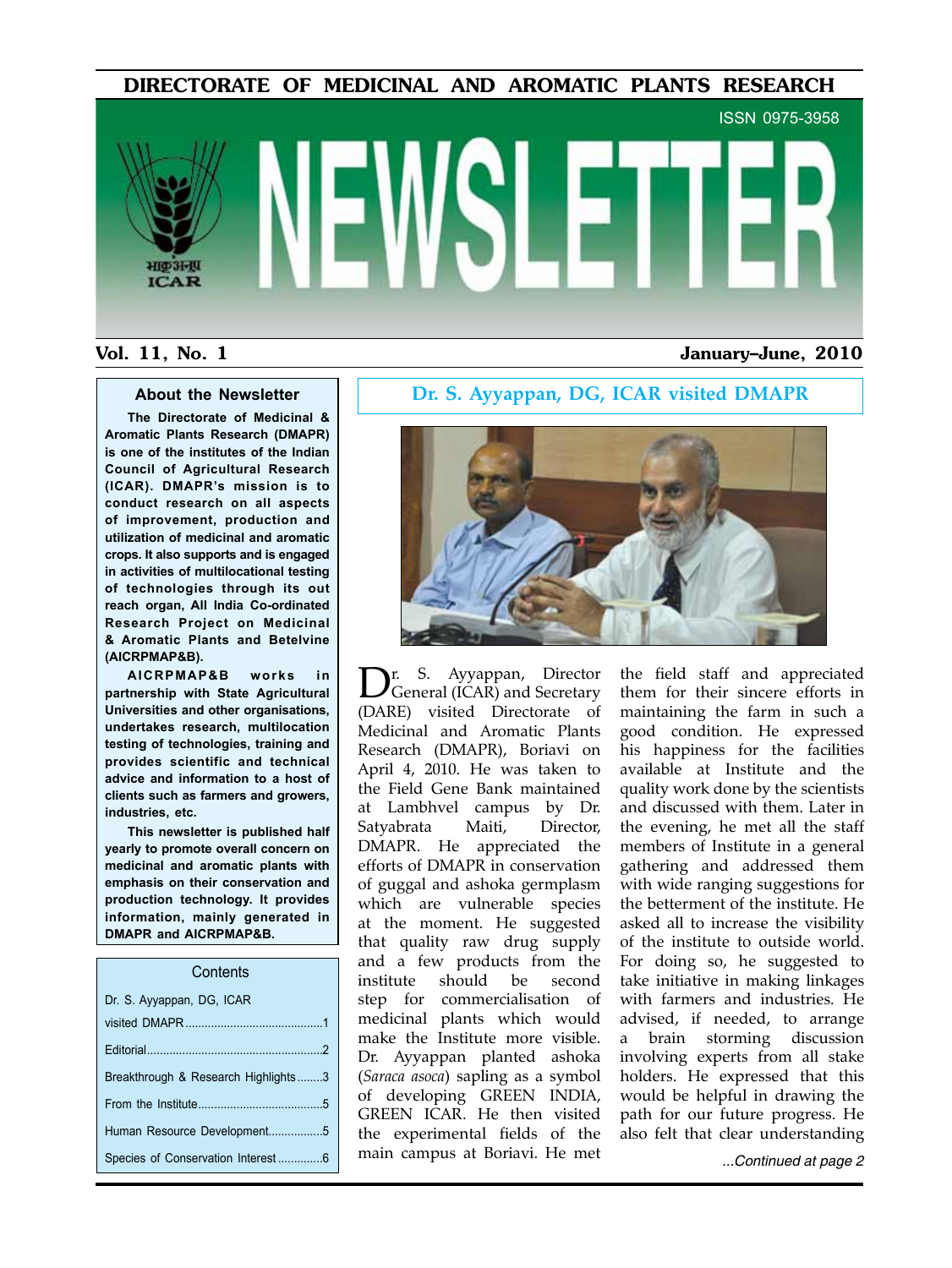# **Editorial**

#### *Challenges in MAP Sector*

*I have great pleasure in welcoming you through this editorial at the 11th year of this Newsletter. It is undoubtedly a great moment for all of us who have been part of this inspiring journey through the All India Coordinated Research Project on Medicinal and Aromatic Plants to National Research Centre for Medicinal and Aromatic Plants to Directorate of Medicinal and Aromatic Plants Research which are momentous landmarks in the history of Medicinal and Aromatic Plants Research under the auspices of the Indian Council of Agricultural Research. It is indeed a matter of great satisfaction that together we have built a national institution that will continue to create growing value for all the Indians of tomorrow with one aim in mind i.e. health for all. Newsletter has been the vehicle of dissemination of the research highlights and shall continue to do so in future too with greater zeal.* 

*The importance of the Medicinal and Aromatic Plants (MAP) sector is growing more and more due to increase in strong world demand during the last decades for MAP products on one hand, and increasing number of users and diversity of MAP enhancement fields on the other hand. This trend offers real development opportunities for India, through the adoption of an appropriate policy on MAP utilization, sustainable management, and enhancement for future. MAP are undeniably high value natural resources which contribute in improving the level of living by providing health care and additional income to the deprived populations, particularly the forest dwellers and a number of tribes depending on forest resources. But despite these promising prospects and opportunities, a large number of constraints still obstruct the growth of the MAP sector to harvest its full potential. In order to face these constraints and take advantage of available opportunities, it is necessary to develop and implement a consistent national master plan to ensure the harmonious sustainable development of the sector.*

*There is no denying of the fact that without a sound master plan and a participatory approach involving all stakeholders, it will not be easy to achieve the growth in this sector. The National Medicinal Plants Board was created almost a decade back for this purpose to bring all the stakeholders in one platform and sort out the constraints of various stakeholders in an expeditious manner. Although the Board has started organizing dialogues between various stakeholders, outcome is yet to be felt in terms of export and livelihood generations. The progress is in snail speed because of lack of professionals available in the sector. So far the sector was getting the lip-sympathy but in real sense adequate Human* 

*Resource (HR) was not made available. Not only that, there is no planning for HR requirements of the sector in the next decade, but also no planning exists for how to make the HR available for the various sectors. This requires a sound planning and needs serious attention of the planner.* 

*Recently, NMPB has rightly developed the Good Agricultural Practices and Good Field Collection Practices (GAP&GFCP) as per the requirement of the world market. Quality Council of India has further put their expertise to develop certification standards which are to be used by the Certification Agencies. This process will now set in chain reactions and lot of activities need to be organized to make the process effective such as awareness programme, training programme on GAP, GFCP, primary processing, packing & storage, hygiene, etc. These activities require huge qualified manpower and there must be serious planning to make such qualified manpower available for a size of country like India.* 

*Heartening part of this process is that there will be job opportunities in the sector to fulfil this GAP & GFCP compliance. It is my firm conviction that there will be tough future competitiveness in the sector and therefore its ability to increase the productivity and profitability in the sector will crucially depend on the ability of the stakeholders to make sustainability an integral part of their value system. The society will anxiously look forward to this sector to meet the challenges of providing good health and poverty alleviation through the creation of sustainable livelihoods.*

*Jai Hind!*

Satyabrata Maiti

#### *...Continued from page 1*

about the need of the clientele, working on those aspects and dissemination of the technologies developed at the institute were necessary to meet the public expectations. He advised, in absence of social scientists at the institute, these work could be outsourced to meet the demand. He also suggested that the institute should target to develop technologies to utilise the waste and degraded lands for cultivation of the medicinal plants. He expressed his displeasure to know that the institute was not given chance to train its manpower through foreign visits. He wished, all success for the institute. The meeting came to an end with the vote of thanks proposed by Dr. V. S. Rana, Sr. Scientist (Organic Chemistry).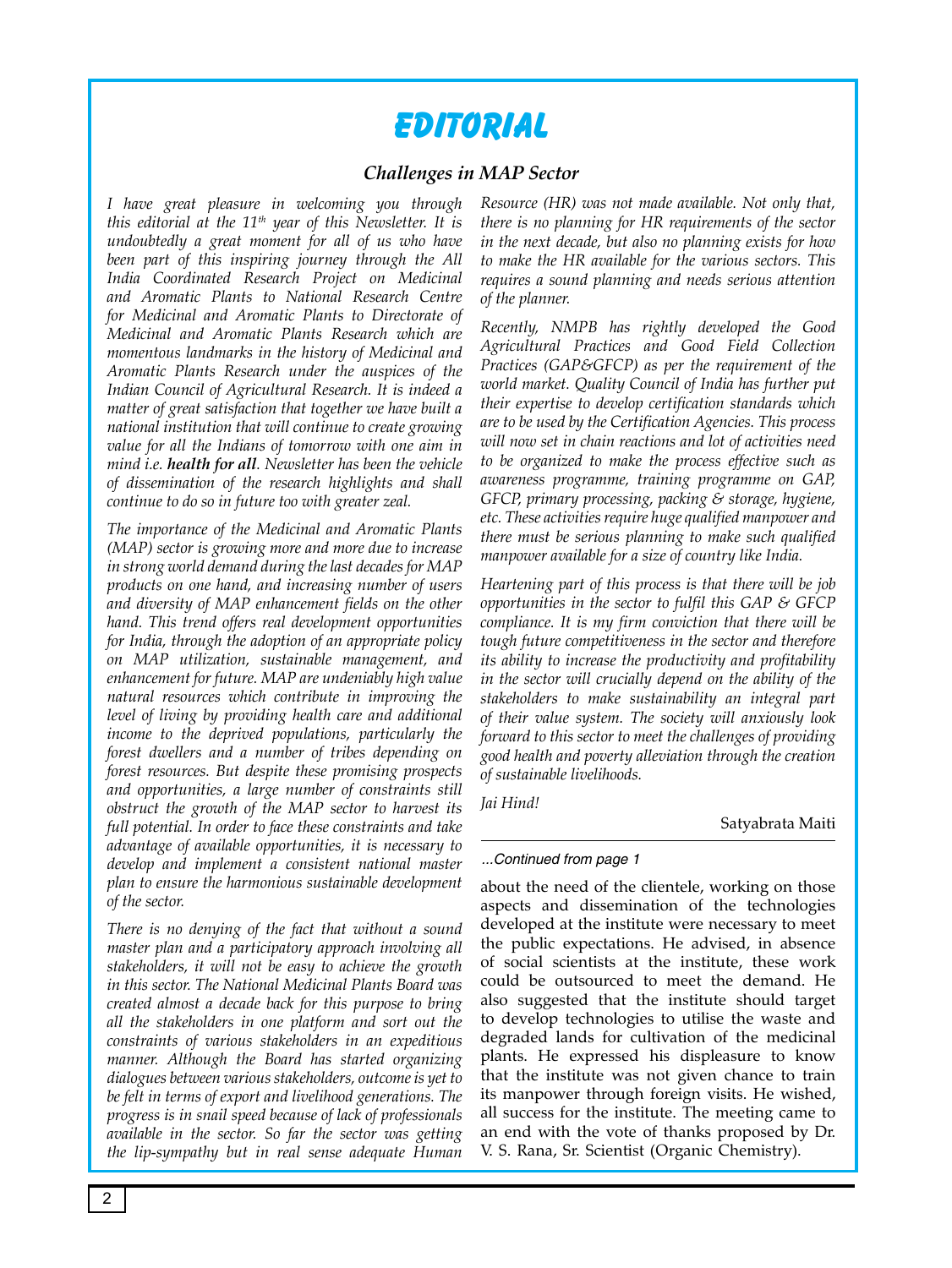# **Breakthrough & Research Highlights**

**SCAR markers for detection of adulterant in ashoka**



**Amplification of species specific markers. 1-4=***P. longifolia***, 5-8=***S. asoca*

Ashoka (*Saraca asoca*) is a medium sized, evergreen tree distributed throughout India particularly in humid areas. Hindus and Buddhists consider it as a sacred tree. Asoka bark is widely used in Indian system of medicines for the treatment of all female ailments. Flowers are also used for the treatment of bleeding piles and skin diseases. The activity of the drug is due to the presence of steroidal component and calcium salt. Bark also contains tannins. The increased demand of the raw drug in recent years has caused overexploitation of the species in wild habitats. As a result, bark of

#### **Hada beetles on ashwagandha – where from they come?**

Ashwagandha (*Withania somnifera*) is a wonder herb with multiple medicinal benefits. It is a stress reliever, immunomodulator and used against senile dysfunctions, anxiety, depression, phobias, alcoholic paranoia, schizophrenia, etc. Steroidal alkaloids and steroidal lactones present in the roots are the active ingredients. Traditionally it is cultivated in western Madhya Pradesh. However, increased demand resulted in spread

*Polyalthia longifolia*, also commonly called as ashoka, is widely used as adulterant.

AICRP, Thrissur studied the differentiating characters of bark samples from these two species. Inner side of the *S. asoca* bark is reddish with smooth vertically arranged fibres. But, the other species was yellowish brown in colour with criss-cross fibres. But, bark powder from both the species was identical in appearance. Hence, chemical tests were resorted to distinguish between these two. Water extract of the powder from *P. longifolia* showed milky greenish fluorescence under

of its cultivation in different parts of the country as post kharif crop. At DMAPR, Anand spotted Hada beetles (*Epilachna vigintioctopunctata*) is a major pest of the cultivated ashwagandha. Year long observations suggested that on cultivated ashwagandha, the insect activity started from 3<sup>rd</sup> week of October and peaked during the 4<sup>th</sup> week of October, after that started declining. Pest population was almost nil by the end of December. It was again seen during 2<sup>nd</sup> week of February, that too on young plant parts and lasted up to crop harvest (April).

UV light while true drug had no fluorescence. *S. asoca* bark powder extracted in phosphate buffered saline had haemagglutination properties but the adulterant was negative for this character. However, these characters could distinguish the two products individually, not as mixed sample. Therefore, a DNA based rapid detection technique was attempted at DMAPR. A protocol for total genomic DNA isolation from the fresh leaves and dry bark powder of both the species was standardised. Species specific RAPD bands of both the species were cloned and sequenced. Sequence characterized amplified region (SCAR) markers were designed from the sequences of corresponding species-specific RAPD amplicons. SCAR primer designed from *S. asoca*, produced the expected amplified product, having a size of 193 bp from *S. asoca* only. Meanwhile, no amplicon was generated in *P. longifolia*. SCAR marker designed from *P. longifolia* amplified a product of 395 bp from *Polyalthia*  whereas no amplicon was found in *S. asoca*. The technique could detect adulterant in a mixed sample as well.

Disappearance during winter and reappearance at spring could be due to hibernation of the pest between December and January. This was concluded from an insect proof encroachment under field conditions. However, source of insects for first appearance on the crop after sowing was not known. Observations on other solanaceous weeds suggested, these could be alternative host for the beetle in the absence of the crop. On *Datura metel, Datura alba, Solanum surrattens, S. nigrum* and wild ashwagandha the activity of beetle was observed from 2nd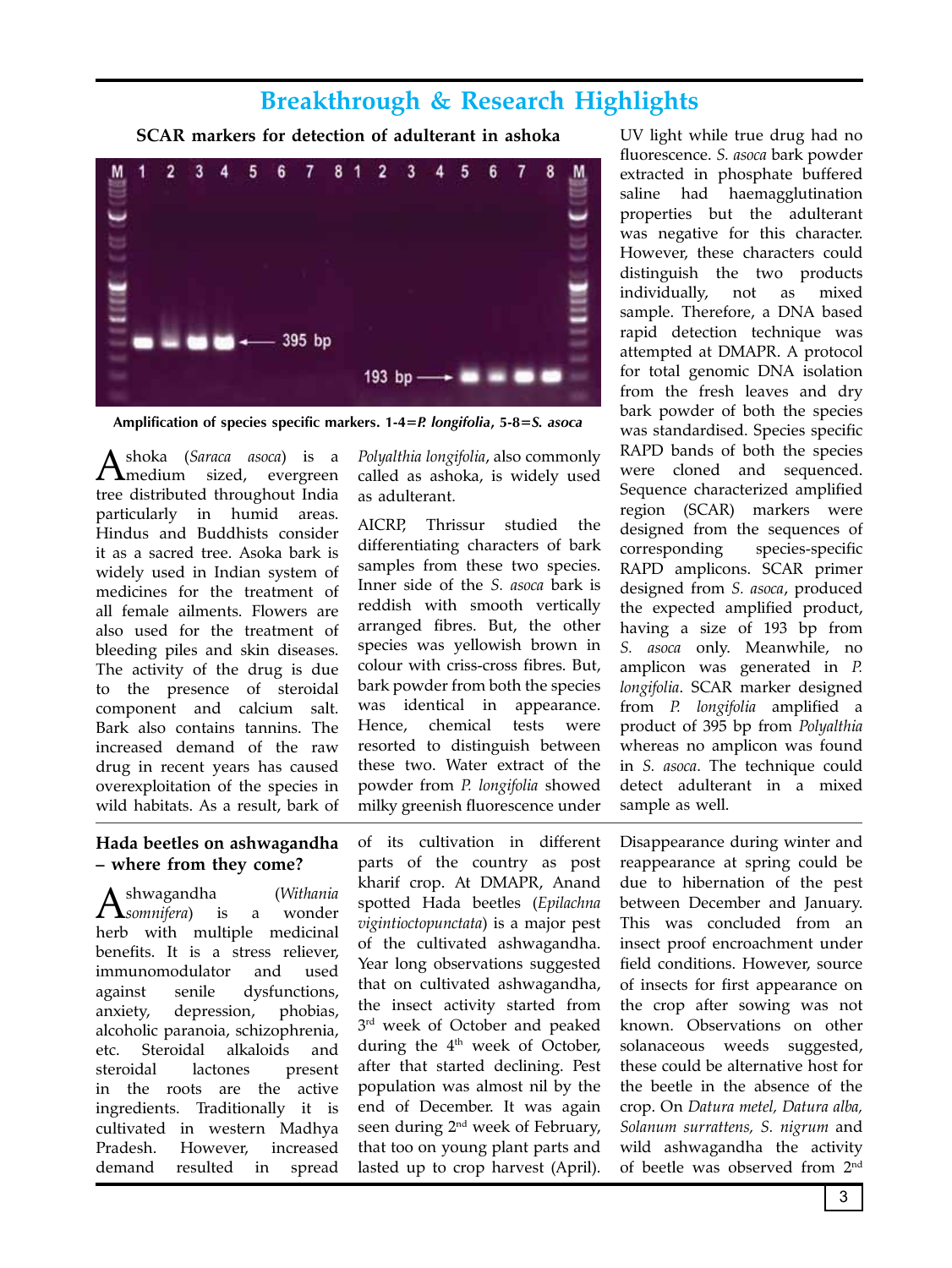week of July. During this period the adults laid eggs and built population on these plants. The activity of beetle on these weeds lasted up to 2nd week of October. It was also observed that under laboratory conditions, cultivated ashwagandha leaves supported better growth for the Hada beetle compared to these solanaceous weeds. Possibly, these species act as reservoir for Hada beetle during lean period, from where they move on the cultivated crop during October.

#### **DWS 327: A dwarf line of Ashwagandha**



Cultivated plant types of ashwagandha (*Withania somnifera*) grow 60–90 cm in height at Anand conditions. At DMAPR, Anand a line (DWS 327) with height of 20-25 cm was identified. From an open pollinated population of JA-134, 150 single plants were selected during Kharif 2006. In the next season, plant-to-progeny rows were raised and selections were repeated. After subsequent two years of purification from plantto-progeny rows, this stabilised dwarf line was identified. It had average plant height of 21.3 cm, 19.3 cm root length, 5.94 mm root girth (middle), 3.47 mm stem girth, 3 primary stem branches and a harvest index of 45.96%. DWS 327 matured in about 130 days after sowing. Also RAPD finger prints distinguished this line from its parent (JA-134). This may be used as a dwarf line/parent for developing high yielding dwarf ashwagandha varieties with early maturity.

#### **Giloe germplasm differs in starch content and granule size**

Giloe (*Tinospora cordifolia*) is a deciduous perennial climber found throughout tropical India. Its stem is a constituent of a number of *Ayurvedic* vital tonics. It is used against general debility, dyspepsia, fevers and urinary diseases. Starch present in the stem along with alkaloids is the active principle of the species. Stems from one year old plants become ready for use as raw drug. An attempt was made at DMAPR to screen 43 different accessions for starch content and its quality. Fresh stem yield from 18 months old plantation varied from 0.09 to 5.44 kg/plant and dry stem yield varied from 0.03 to 1.43 kg/plant. Stem starch content varied from 12 to 52% on dry weight basis among the accessions. Based on abundance of a particular starch granular size (perimeter) in each accession, the germplasm was classified into five classes. Very small starch granules had perimeter of  $15-45 \mu m$ ; in 'small' class, perimeter was  $46-75 \mu m$ ; in 'medium' class, it was  $76-105 \mu m$ ; while 'big' and 'very big' granules had 106–135  $\mu$ m and 136–165  $\mu$ m perimeters, respectively. Majority of the accessions were having small starch granules.

#### **Farm yard manure is the best organic source for** *Leptadenia reticulata*

Jivanti (Leptadenia reticulata)<br>
is a perennial climber. Its ivanti (*Leptadenia reticulata*) natural distribution includes sub Himalayan tracts of India mainly in Punjab and Uttar Pradesh and throughout Deccan peninsula up to an elevation of 900 m. It is useful to cure eyediseases, seminal debility, general weakness, etc. It promotes health and vigour, improves voice and alleviates the three 'doshas' *vata*, *pitta* and *kapha*. The raw drug is collected from the wild and survival of natural population is under threat. Hence, to develop cultivation practices, herbage yield at different nutrient doses were measured at AICRP, Anand. Six different organic manures – FYM, poultry manure, vermicompost, castor cake, neem cake and Azotobacter along with phosphate solubilisation bacteria were applied. Above ground parts were harvested at 90 and 180 days after sowing. Highest dry herbage yield of 6780 kg/ha was obtained from application of 10 t/ha FYM. This was closely followed by 2 t/ha castor cake (6038 kg/ha) and 5 t/ha poultry manure (5876 kg/ha).

### **New pest of** *Tylophora indica*

*Tylophora indica,* commonly known as *dumvel* is a slender, much branched, tough laticiferous climber. It is found throughout the country in hedges and open forests up to 900 m altitude. The roots and leaves are found to be useful in curing asthma, bronchitis, whooping cough, dysentery, etc. The plant at DMAPR was found seriously infested by a semi looper, *Dichromia orosia*, Noctuiidae: Lepidoptera. The pest remained active throughout the year and maximum damage was observed during June– August and late December– January. The early stage larvae started feeding on green matter of lower leaf lamina and leaving the epidermis intact giving blotching appearance. However, the later instars fed voraciously and defoliated the leaves leaving the midribs and veins. At times of dearth of leaves, they even gnaw the green tissues of midribs and veins. The caterpillars passed through 5 instars in about 12.5 days. The adults were medium sized moths with pale brown forewings having dark brown band at the centre. The hind wings were yellow with pale brown margin.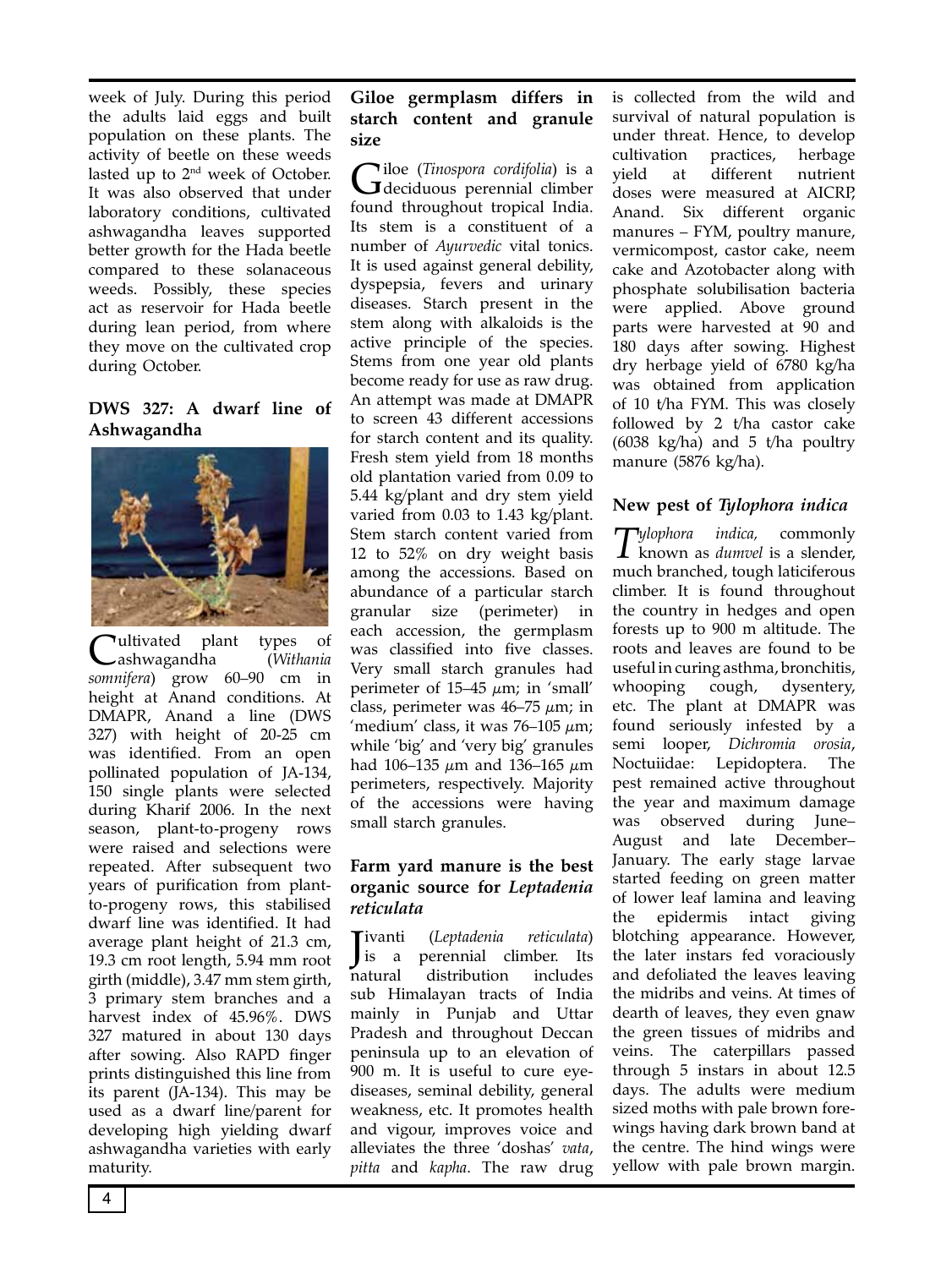The female laid pale yellow, hemispherical, sculptured eggs on the lower lamina or tender twigs, which hatched in 3–4 days.

#### **New disease reports on**  *Asparagus racemosus*

Satavari (*Asparagus racemosus*) is a trailing plant distributed all over the country. Fleshy roots are used as drug after peeling. Satavari is considered to be the main Ayurvedic rejuvenating female tonic for overall health and vitality. It belongs to the *rasayana* drug meant for general well being by increasing cellular vitality. An attempt of cultivation

**Distinguished Visitors**

- Sh. Rajiv Mehrishi, Additional Secretary, DARE & Secretary, ICAR, New Delhi on 19.1.2010
- Dr. S. P. Singh, Former Director, PDBC, Bangalore on 2.2.2010
- Sh. Raj Ganguli, MADP Project Coordinator, FAO, New Delhi on 9.2.2010
- Dr. O. M. Bambawale, Director, NCIPM, New Delhi on 19.2.2010
- • Dr. O. M. Prakash, Chief Consultant (NHM), DAC, New Delhi on 20.2.2010
- Dr. B. C. Viraktamath, Project Coordinator, AICRP on Rice Improvement, DRR, Hyderabad on 8.3.2010

through seed was made at AICRP, Faizabad. However, during hot and humid conditions of August– September a collar rot disease became serious problem in the nursery. High soil moisture aggravated the problem. The symptoms first appeared as water soaked lesions at the collar region. Gradually the lesions became brown in colour and enlarged girdling the stem. Finally the infected seedlings toppled from collar. During early morning, brownish mycelial growth was observed at the necrotic portions of the seedlings. The disease was caused by *Rhizoctonia solani*.

# **From the Institute**

- Dr. S. Ayyappan, Secretary (DARE) & DG (ICAR), New Delhi on 4.4.2010
- Dr. Swapan K. Dutta, DDG (CS), ICAR, New Delhi on 5.4.2010
- Dr. S. K. Sharma, Director, NBPGR, New Delhi on 5.4.2010
- Dr. T. K. Adhya, Director, CRRI, Cuttack on 5.4.2010
- Prof. P. K. Aggarwal, ICAR National Professor, New Delhi on 5.4.2010
- Dr. C. Devakumar, ADG (EPD), ICAR, New Delhi on 26.4.2010
- • Dr. Bangali Baboo, ND, NAIP, ICAR, New Delhi on 25.5.2010

Another fleshy root rot disease was also observed at Faizabad. The disease was prevalent mostly in older roots of one year or more age. The disease initiated as small brown discolouration on the surface of the roots. The brown spot that appeared at the root tip gradually proceeded upward. The older portion of the infected region turned grey with blackish spots over it. The infected portion of the root shrank. Root skin remained intact but became hollow with no content. The disease initiated in field but caused maximum damage in storage. It was caused by *Fusarium solani*.

• Dr. Mohinder S. Mudakar, World Bank, Washington, DC, USA on 25.5.2010

#### **New Colleagues**

- Mr. Nagaraja Reddy, joined as Scientist (Plant Breeding) on 24.4.2010
- • Dr. Biraj Bandhu Basak, joined as Scientist (Soil Science) on 24.4.2010

#### **Transfers**

- • Dr. L. Saravanan, Scientist (Entomology) transferred to Directorate of Oil Palm Research, Pedavegi on 26.02.2010.
- Dr. S. Samantaray, Senior Scientist (Plant Biotechnology) transferred to Central Rice Research Institute, Cuttack on 07.05.2010.

# **Human Resource Development**

| <b>Name</b>                                                            | <b>Course</b>                                                                                                                                                                | Date                   |
|------------------------------------------------------------------------|------------------------------------------------------------------------------------------------------------------------------------------------------------------------------|------------------------|
| Dr. (Mrs.) Sanghamitra<br>Samantaray, Sr. Scientist<br>(Biotechnology) | Workshop on Tissue Culture Technique for growing of<br>Aloe vera at NEDFI R&D centre on MAP, Nagicherra,<br>Agartala                                                         | February 15-23, 2010   |
| Mr. Vinay Kumar,<br>Scientist (Biotechnology)                          | Training on Molecular tools for crop improvement at<br>ICRISAT, Pattancheru, Hyderabad.                                                                                      | May 9-22, 2010         |
| Mr. N. Srinivasa Rao,<br>Scientist (SS), Computer<br>Application       | NAIP consortium workshop on Developing,<br>Commissioning, Operating and Managing an online<br>system for NET/ARS - Prelim Examination for ASRB,<br><b>ICAR at New Delhi.</b> | June 30 - July 1, 2010 |